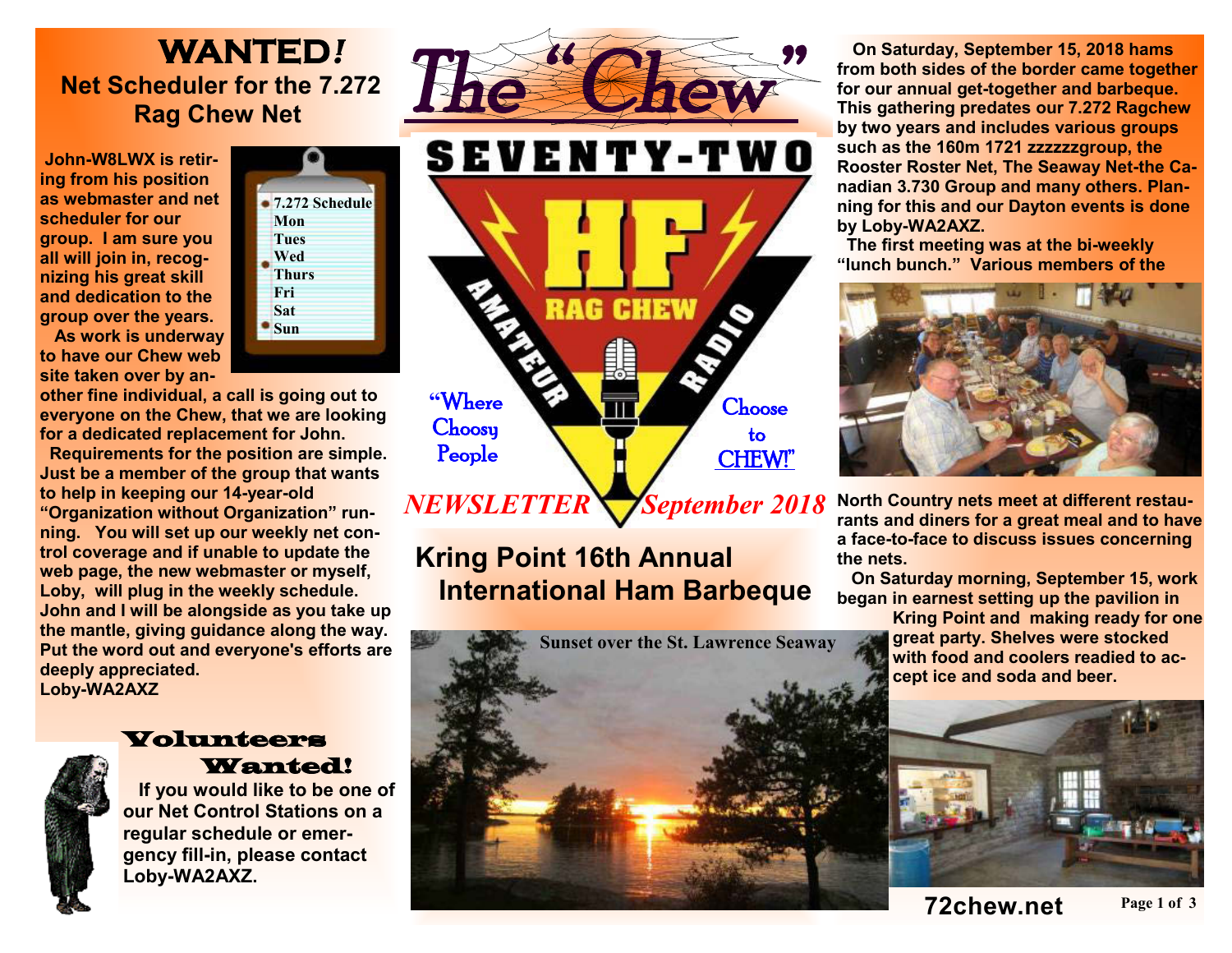

**The crowd began arriving at noon and Loby-WA2AXZ, became the grill master . There are a few photos of me inside a smoke cloud but the food was more impressive to look at, not me (hihi)** 



**Old friends, last meeting at Dayton, Bill-KB1PKS from Connecticut and Neil-N3WMI from Pittsburgh share a handshake and hug** 



**then catch up on news since their last meeting.**  **The contingent from Canada, the 3.730 Group, gave a show and tell outlining the digital modes they were using. New equipment and antennas were assembled and a discussion about the ease of operation was held.** 



 **Even in the seemingly endless flow of burgers, hot dogs, sausage, corn, salt potatoes and fruit and salads of all types,** 



**there is always room for a sweet goodie. Someone made little hand-held radios out of Rice Crispy treats and various candies. Even through the temperature was in the mid 80s, these hearty confections did not melt in our hands.** *Continued on Pg 3***>>** 

## *A note from your editor …*

 **Our monthly newsletter "THE CHEW," contains information about the activities and participants in the 7.272 Ragchew Net. We rely on contributions of stories and pictures from the members to keep all of us up to date, impart information we can all use and, of course, to raise a smile and a chuckle or two.** 

 **If you find a new "Taz" photo that can be used for future certificates and QSLs, that too is greatly appreciated. Please, e-mail your stories, tech info and photos to Loby at wa2axz@arrl.net** *Many Thanks!* 

Goods and

Services:



**If you or a fellow ham need anything special to buy or have anything to sell or trade, list it here in the Chew!** 

**e-mail Loby at wa2axz@arrl.net**  ~~~~~~~~~~~~~~~~~~

*Need QSLs or Eyeball Cards or how* 



*about little signs and cups, plaques etc???*   **KB3IFH QSL Cards www.kb3ifh.homestead.com**   $\frac{1}{2}$